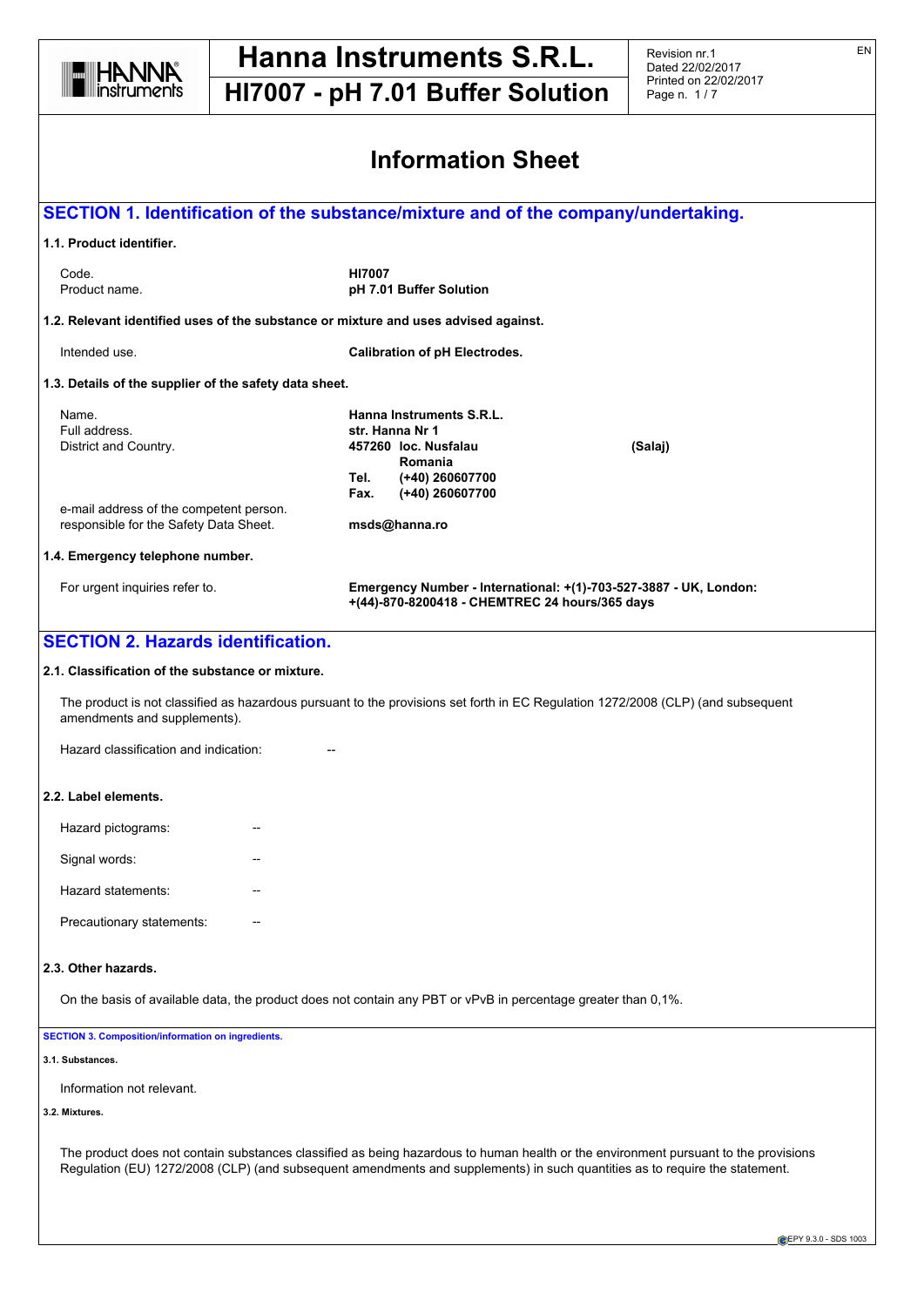

# **SECTION 4. First aid measures.**

**4.1. Description of first aid measures.** Not specifically necessary. Observance of good industrial hygiene is recommended.

- **4.2. Most important symptoms and effects, both acute and delayed.** No episodes of damage to health ascribable to the product have been reported.
- **4.3. Indication of any immediate medical attention and special treatment needed.** Information not available.

# **SECTION 5. Firefighting measures.**

#### **5.1. Extinguishing media.**

SUITABLE EXTINGUISHING EQUIPMENT The extinguishing equipment should be of the conventional kind: carbon dioxide, foam, powder and water spray. UNSUITABLE EXTINGUISHING EQUIPMENT None in particular.

#### **5.2. Special hazards arising from the substance or mixture.**

HAZARDS CAUSED BY EXPOSURE IN THE EVENT OF FIRE

Do not breathe combustion products.

#### **5.3. Advice for firefighters.**

#### GENERAL INFORMATION

Use jets of water to cool the containers to prevent product decomposition and the development of substances potentially hazardous for health. Always wear full fire prevention gear. Collect extinguishing water to prevent it from draining into the sewer system. Dispose of contaminated water used for extinction and the remains of the fire according to applicable regulations. SPECIAL PROTECTIVE EQUIPMENT FOR FIRE-FIGHTERS

Normal fire fighting clothing i.e. fire kit (BS EN 469), gloves (BS EN 659) and boots (HO specification A29 and A30) in combination with self-contained open circuit positive pressure compressed air breathing apparatus (BS EN 137).

# **SECTION 6. Accidental release measures.**

#### **6.1. Personal precautions, protective equipment and emergency procedures.**

Block the leakage if there is no hazard.

Wear suitable protective equipment (including personal protective equipment referred to under Section 8 of the safety data sheet) to prevent any contamination of skin, eyes and personal clothing. These indications apply for both processing staff and those involved in emergency procedures.

#### **6.2. Environmental precautions.**

The product must not penetrate into the sewer system or come into contact with surface water or ground water.

#### **6.3. Methods and material for containment and cleaning up.**

Collect the leaked product into a suitable container. If the product is flammable, use explosion-proof equipment. Evaluate the compatibility of the container to be used, by checking section 10. Absorb the remainder with inert absorbent material. Make sure the leakage site is well aired. Contaminated material should be disposed of in compliance with the provisions set forth in point 13.

#### **6.4. Reference to other sections.**

Any information on personal protection and disposal is given in sections 8 and 13.

# **SECTION 7. Handling and storage.**

#### **7.1. Precautions for safe handling.**

Before handling the product, consult all the other sections of this material safety data sheet. Avoid leakage of the product into the environment. Do not eat, drink or smoke during use.

#### **7.2. Conditions for safe storage, including any incompatibilities.**

Keep the product in clearly labelled containers. Keep containers away from any incompatible materials, see section 10 for details.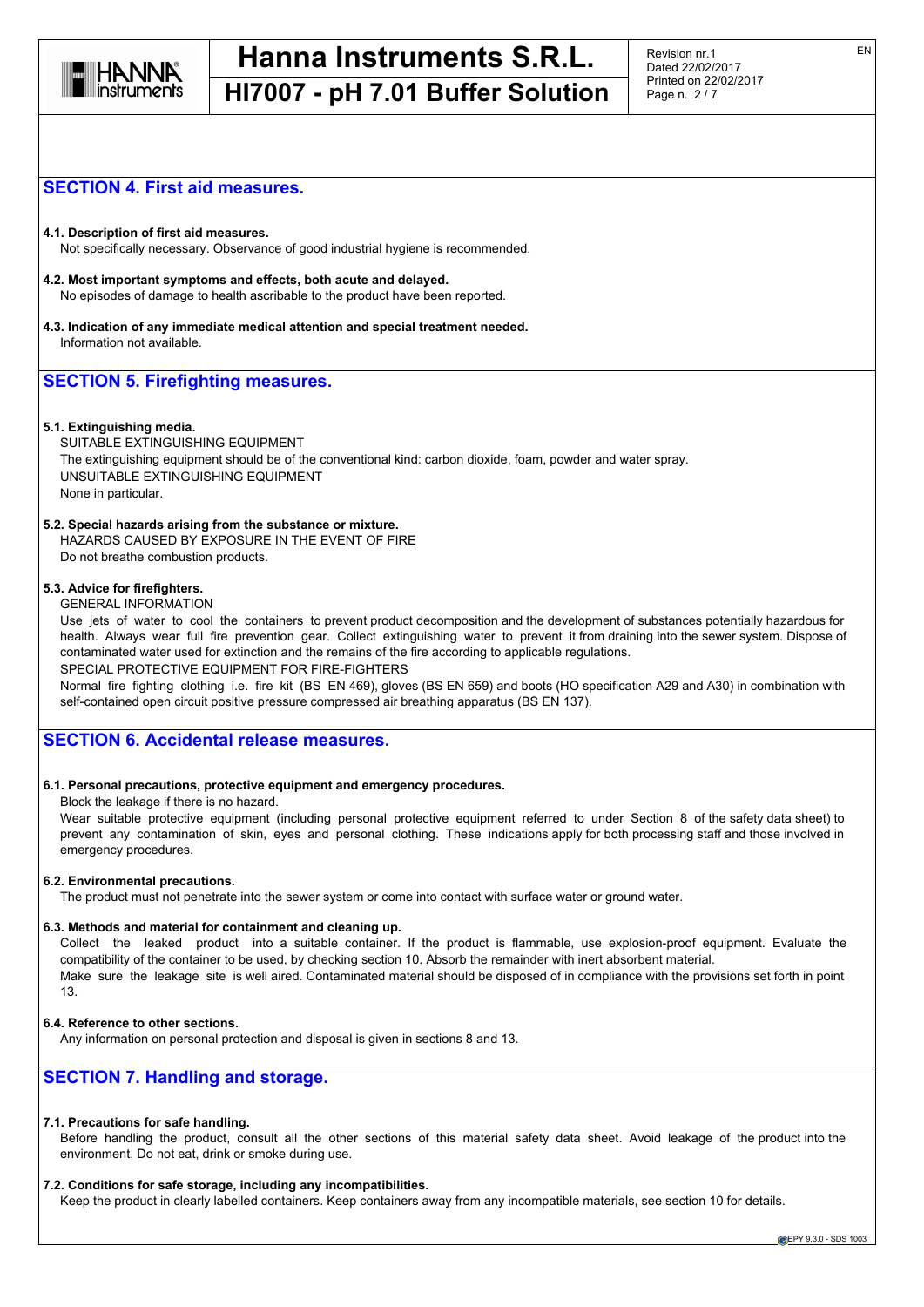

Revision nr.1 Dated 22/02/2017 Printed on 22/02/2017 Page n. 3 / 7

**SECTION 7. Handling and storage.** ... / >>

#### **7.3. Specific end use(s).** Information not available.

# **SECTION 8. Exposure controls/personal protection.**

#### **8.1. Control parameters.**

Information not available.

#### **8.2. Exposure controls.**

Comply with the safety measures usually applied when handling chemical substances. HAND PROTECTION None required. SKIN PROTECTION None required. EYE PROTECTION None required. RESPIRATORY PROTECTION None required, unless indicated otherwise in the chemical risk assessment. ENVIRONMENTAL EXPOSURE CONTROLS. The emissions generated by manufacturing processes, including those generated by ventilation equipment, should be checked to ensure compliance with environmental standards.

# **SECTION 9. Physical and chemical properties.**

#### **9.1. Information on basic physical and chemical properties.**

| Appearance                             |   | liquid           |     |
|----------------------------------------|---|------------------|-----|
| Colour                                 |   | colourless       |     |
| Odour                                  |   | odourless        |     |
| Odour threshold.                       |   | Not available.   |     |
| pН.                                    |   | 7                |     |
| Melting point / freezing point.        |   | Not available.   |     |
| Initial boiling point.                 |   | Not available.   |     |
| Boiling range.                         |   | Not available.   |     |
| Flash point.                           | > | 60               | °C. |
| Evaporation rate                       |   | Not available.   |     |
| Flammability (solid, gas)              |   | Not available.   |     |
| Lower inflammability limit.            |   | Not available.   |     |
| Upper inflammability limit.            |   | Not available.   |     |
| Lower explosive limit.                 |   | Not available.   |     |
| Upper explosive limit.                 |   | Not available.   |     |
| Vapour pressure.                       |   | Not available.   |     |
| Vapour density                         |   | Not available.   |     |
| Relative density.                      |   | 1.00             |     |
| Solubility                             |   | soluble in water |     |
| Partition coefficient: n-octanol/water |   | Not available.   |     |
| Auto-ignition temperature.             |   | Not available.   |     |
| Decomposition temperature.             |   | Not available.   |     |
| Viscosity                              |   | Not available.   |     |
| <b>Explosive properties</b>            |   | Not available.   |     |
| Oxidising properties                   |   | Not available.   |     |
| 9.2. Other information.                |   |                  |     |
| Total solids (250°C / 482°F)           |   | 0.93%            |     |
| VOC (Directive 2010/75/EC) :           |   | 0                |     |
| VOC (volatile carbon) :                |   | 0                |     |
|                                        |   |                  |     |

# **SECTION 10. Stability and reactivity.**

#### **10.1. Reactivity.**

There are no particular risks of reaction with other substances in normal conditions of use.

#### **10.2. Chemical stability.**

The product is stable in normal conditions of use and storage.

#### **10.3. Possibility of hazardous reactions.**

No hazardous reactions are foreseeable in normal conditions of use and storage.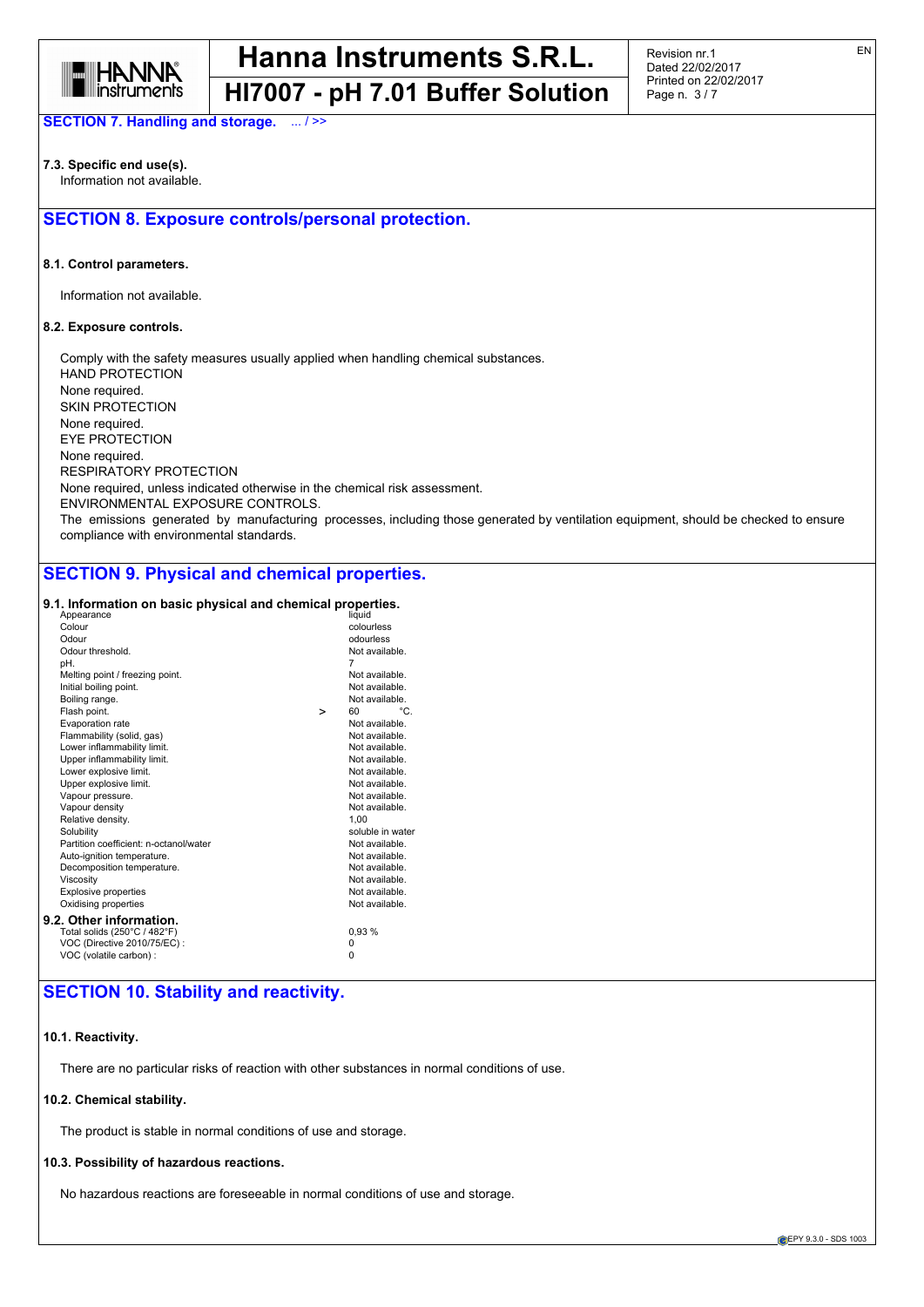

Revision nr.1 Dated 22/02/2017 Printed on 22/02/2017 Page n. 4 / 7

**SECTION 10. Stability and reactivity.** ... / >>

#### **10.4. Conditions to avoid.**

None in particular. However the usual precautions used for chemical products should be respected.

#### **10.5. Incompatible materials.**

Information not available.

**10.6. Hazardous decomposition products.** Information not available.

# **SECTION 11. Toxicological information.**

#### **11.1. Information on toxicological effects.**

#### ACUTE TOXICITY.

LC50 (Inhalation - vapours) of the mixture: Not classified (no significant component). LC50 (Inhalation - mists / powders) of the mixture: Not classified (no significant component). LD50 (Oral) of the mixture: Note that the Mot classified (no significant component). LD50 (Dermal) of the mixture:  $Not$  classified (no significant component).

SKIN CORROSION / IRRITATION. Does not meet the classification criteria for this hazard class.

SERIOUS EYE DAMAGE / IRRITATION. Does not meet the classification criteria for this hazard class.

RESPIRATORY OR SKIN SENSITISATION. Does not meet the classification criteria for this hazard class.

GERM CELL MUTAGENICITY. Does not meet the classification criteria for this hazard class.

CARCINOGENICITY. Does not meet the classification criteria for this hazard class.

REPRODUCTIVE TOXICITY. Does not meet the classification criteria for this hazard class.

STOT - SINGLE EXPOSURE. Does not meet the classification criteria for this hazard class.

STOT - REPEATED EXPOSURE. Does not meet the classification criteria for this hazard class.

ASPIRATION HAZARD. Does not meet the classification criteria for this hazard class.

# **SECTION 12. Ecological information.**

Use this product according to good working practices. Avoid littering. Inform the competent authorities, should the product reach waterways or contaminate soil or vegetation.

**12.1. Toxicity.**

Information not available.

- **12.2. Persistence and degradability.** Information not available.
- **12.3. Bioaccumulative potential.** Information not available.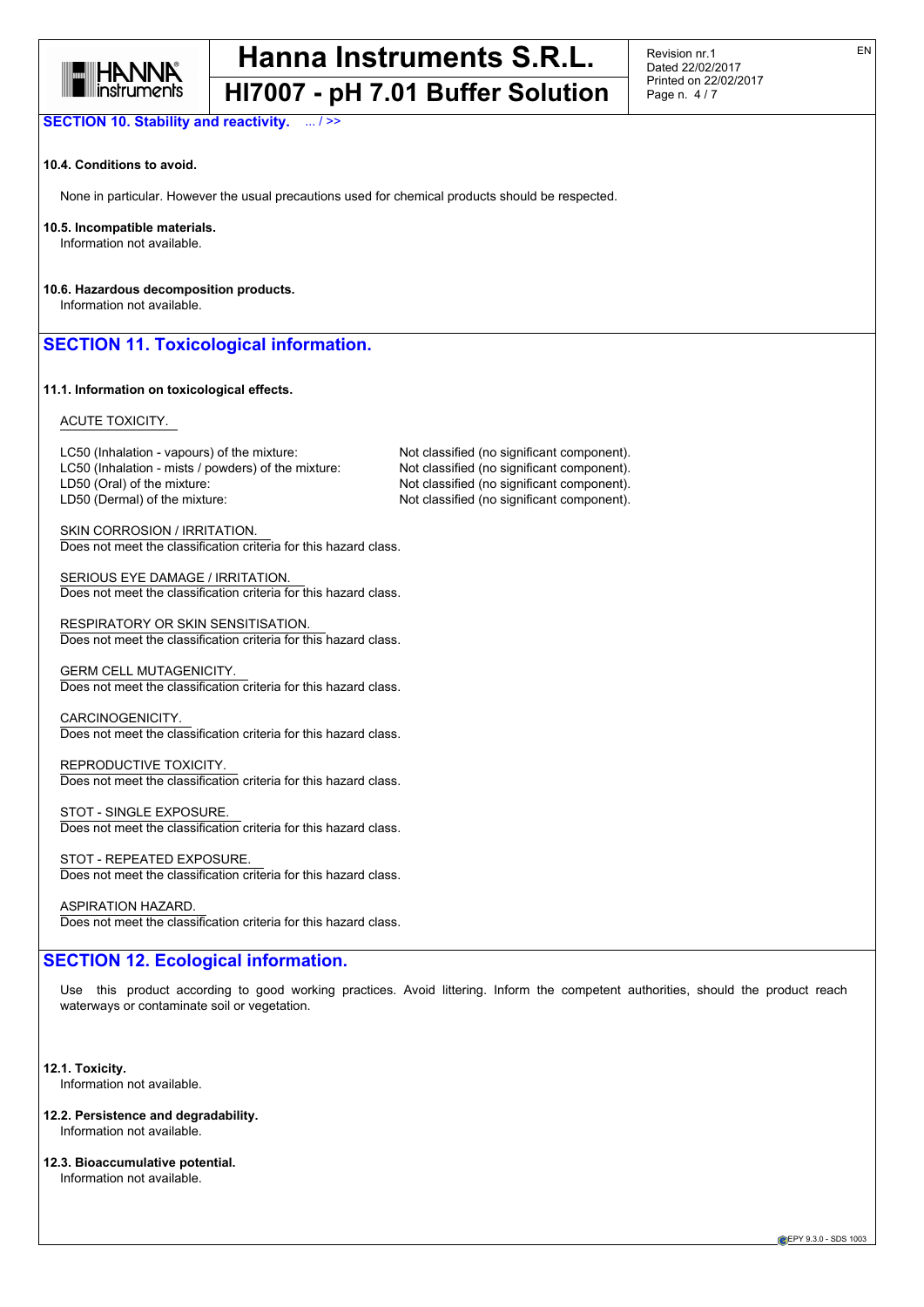

**SECTION 12. Ecological information.** ... / >>

### **12.4. Mobility in soil.**

Information not available.

## **12.5. Results of PBT and vPvB assessment.**

On the basis of available data, the product does not contain any PBT or vPvB in percentage greater than 0,1%.

#### **12.6. Other adverse effects.**

Information not available.

# **SECTION 13. Disposal considerations.**

#### **13.1. Waste treatment methods.**

Reuse, when possible. Neat product residues should be considered special non-hazardous waste. Disposal must be performed through an authorised waste management firm, in compliance with national and local regulations. CONTAMINATED PACKAGING

Contaminated packaging must be recovered or disposed of in compliance with national waste management regulations.

### **SECTION 14. Transport information.**

The product is not dangerous under current provisions of the Code of International Carriage of Dangerous Goods by Road (ADR) and by Rail (RID), of the International Maritime Dangerous Goods Code (IMDG), and of the International Air Transport Association (IATA) regulations.

#### **14.1. UN number.**

Not applicable.

#### **14.2. UN proper shipping name.**

Not applicable.

#### **14.3. Transport hazard class(es).**

Not applicable.

#### **14.4. Packing group.**

Not applicable.

#### **14.5. Environmental hazards.**

Not applicable.

#### **14.6. Special precautions for user.**

Not applicable.

#### **14.7. Transport in bulk according to Annex II of Marpol and the IBC Code.**

Information not relevant.

## **SECTION 15. Regulatory information.**

#### **15.1. Safety, health and environmental regulations/legislation specific for the substance or mixture.**

Seveso Category - Directive 2012/18/EC: None.

Restrictions relating to the product or contained substances pursuant to Annex XVII to EC Regulation 1907/2006. None.

Substances in Candidate List (Art. 59 REACH).

On the basis of available data, the product does not contain any SVHC in percentage greater than 0,1%.

Substances subject to authorisarion (Annex XIV REACH).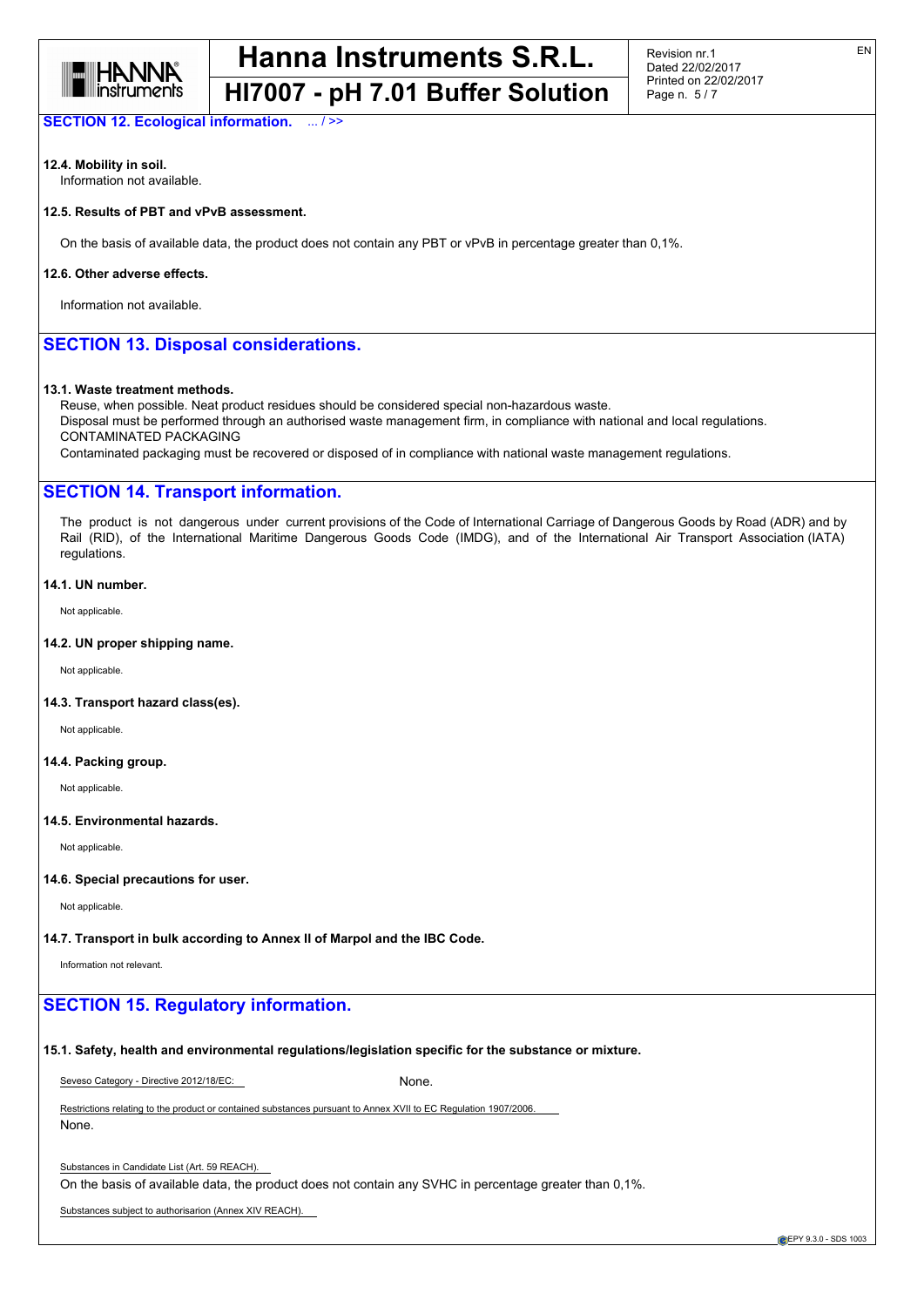

Revision nr.1 Dated 22/02/2017 Printed on 22/02/2017 Page n. 6 / 7

### **SECTION 15. Regulatory information.** ... / >>

None.

Substances subject to exportation reporting pursuant to (EC) Reg. 649/2012: None.

Substances subject to the Rotterdam Convention: None.

Substances subject to the Stockholm Convention: None.

Healthcare controls. Information not available.

WGK 0: Not hazardous to waters

#### **15.2. Chemical safety assessment.**

No chemical safety assessment has been processed for the mixture and the substances it contains.

## **SECTION 16. Other information.**

LEGEND:

- ADR: European Agreement concerning the carriage of Dangerous goods by Road
- CAS NUMBER: Chemical Abstract Service Number
- CE50: Effective concentration (required to induce a 50% effect)
- CE NUMBER: Identifier in ESIS (European archive of existing substances)
- CLP: EC Regulation 1272/2008
- DNEL: Derived No Effect Level
- EmS: Emergency Schedule
- GHS: Globally Harmonized System of classification and labeling of chemicals
- IATA DGR: International Air Transport Association Dangerous Goods Regulation
- IC50: Immobilization Concentration 50%
- IMDG: International Maritime Code for dangerous goods
- IMO: International Maritime Organization
- INDEX NUMBER: Identifier in Annex VI of CLP
- LC50: Lethal Concentration 50%
- LD50: Lethal dose 50%
- OEL: Occupational Exposure Level
- PBT: Persistent bioaccumulative and toxic as REACH Regulation
- PEC: Predicted environmental Concentration
- PEL: Predicted exposure level
- PNEC: Predicted no effect concentration
- REACH: EC Regulation 1907/2006
- RID: Regulation concerning the international transport of dangerous goods by train
- TLV: Threshold Limit Value
- TLV CEILING: Concentration that should not be exceeded during any time of occupational exposure.
- TWA STEL: Short-term exposure limit
- TWA: Time-weighted average exposure limit
- VOC: Volatile organic Compounds
- vPvB: Very Persistent and very Bioaccumulative as for REACH Regulation
- WGK: Water hazard classes (German).

### GENERAL BIBLIOGRAPHY

- 1. Regulation (EU) 1907/2006 (REACH) of the European Parliament
- 2. Regulation (EC) 1272/2008 (CLP) of the European Parliament
- 3. Regulation (EU) 790/2009 (I Atp. CLP) of the European Parliament
- 4. Regulation (EU) 2015/830 of the European Parliament
- 5. Regulation (EU) 286/2011 (II Atp. CLP) of the European Parliament
- 6. Regulation (EU) 618/2012 (III Atp. CLP) of the European Parliament
- 7. Regulation (EU) 487/2013 (IV Atp. CLP) of the European Parliament
- 8. Regulation (EU) 944/2013 (V Atp. CLP) of the European Parliament
- 9. Regulation (EU) 605/2014 (VI Atp. CLP) of the European Parliament